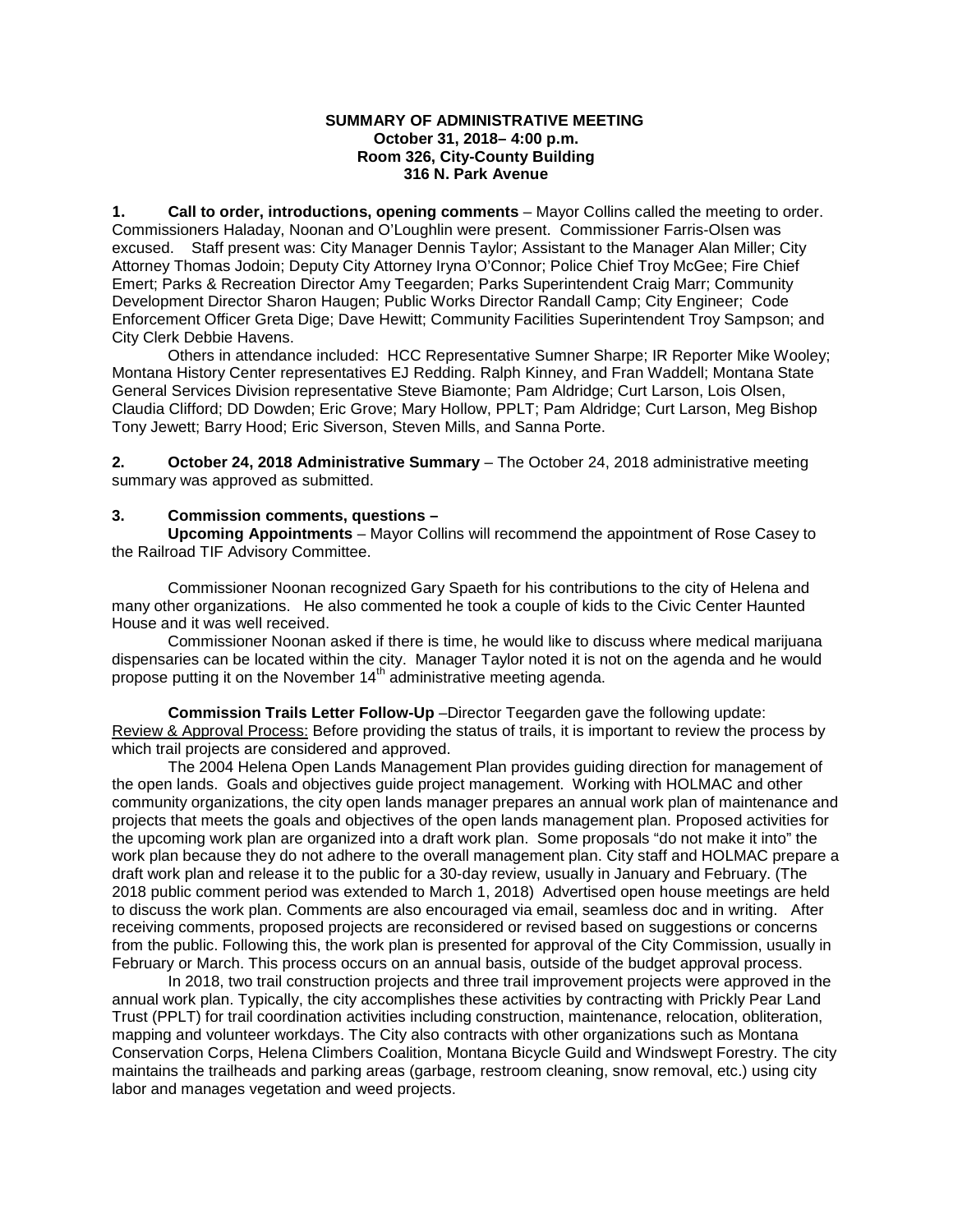Mountain Bike Directional Trail Timeline: The concept of constructing a directional trail dedicated to mountain biking first originated in the 2014 draft South Hills Trails Plan prepared by PPLT. The draft plan recommended special trails such as bicycle skills courses and gravity/flow bike directional trails. The plan described directional trails as *"construct trails designed for use in a single direction to reduce user conflicts of trails. Some of these trails would be optimized for use by mountain bikers with flowing corners and enhanced drainage features".*

The recommendation to construct a directional mountain bike trail on the southeast face of Mt Ascension arose from an opportunity where acreage was acquired through a USDA Community Forestry Grant. The purpose of the grant was to implement fuel reduction and new recreation projects. The fuels project required the construction of a wooden bridge for mechanical equipment access. The bridge constructed at the bottom of the area provided a single controlled access point, which could be clearly signed with a prohibition on uphill travel. The terrain allowed for trail construction such that uphill bike travel is inherently undesired. Furthermore, the area had no existing social trails and limited developed trails. In all likelihood, the steepness and contour of the trail is not desired by hikers and would draw mountain bike users from other areas of the system and reduce potential for conflicts.

The directional trail concept was discussed at the February 2017 HOLMAC meeting. A few months later, the Montana Bicycle Guild (MBG) developed a proposal for city staff's consideration. (The city and MBG had established a successful partnership by working on the Vigilante Bike Park and other open lands volunteer activities). Later in the summer, MBG volunteers flagged the proposed route on the ground for city staff, HOLMAC and public consideration. MBG also proposed to assume long-term annual maintenance of the trail. After city staff walked the route and considered the proposal, the directional trail was included in the 2018 draft annual work plan for consideration and approval using the process described above. Received public comment highly supported construction of the trail.

On March 26, 2018, the City Commission approved the 2018 annual work plan, which included construction of the directional trail. City staff developed a RFP and scope of services for potential contractors. One proposal was received. In May, the "Ales for Trails" charity event was held with proceeds advertised to go to construction of the Mt. Ascension Directional Trail. On July 17, 2018, the city entered into a contract with Phat Track Trail Company in the amount of \$20,032.00 for 6,400 feet of machine built trail located between the 2006 Loop trail and the Eddye McClure West trail. Specifications and construction standards are thoroughly outlined in the contract.

To date Phat Trak has finished and been paid for the contracted trail work. The "flow loop" is complete with the exception of sign installation and seeding. Only minor work remains on the "technical loop", requiring 50 hours of volunteer raking and compacting, seeding and sign installation.

Per the RFP any wooden features would be billed separately; two proposed features remain to be constructed for the purpose of incorporating a rock outcrop into the trail; and to make the largest rock outcrop safer by converting a drop with a bad landing into a steep ramp. Per the RFP and agreement with the city, the MBG will provide volunteer labor to rake and compact the soils in order to finish the machinebuilt trail alignment. This was accomplished through 13 organized work events, utilizing 57 volunteers for a total of 352 hours of labor.

The Mt Ascension directional trail is actually one of two directional mountain bike trails on Helena open lands. The Davis Gulch bike skills trail was constructed by PPLT employees and volunteers (prior to an approval process) in 2008-2009.

Other Trail Construction, Improvement and Major Maintenance: (PPLT Contract)

- New single-track trail connecting Prickly Pear Trail to Easy Rider. Approximately .27 miles in length
- New neighborhood connector trail extending the Bull Run Trail to the south between California and Gold Rush Avenues.
- Rework of Archery Range switchbacks into climbing turns
- Re-tread of Mt. Ascension Loop trail north of Mt. Ascension to make flatter/wider
- Tread work on Entertainment Trail to prevent future erosion, re-work off-camber turns, significant drainage added to fall-line jeep trail section.

Resolution to establish Regional Trails Steering Committee: Joint resolutions passed by City of Helena,

L&C County and Jefferson County. Committee will consist of:

- 1 representative from L&C County
- 1 representative from Jefferson County
- 1 representative from the City of Helena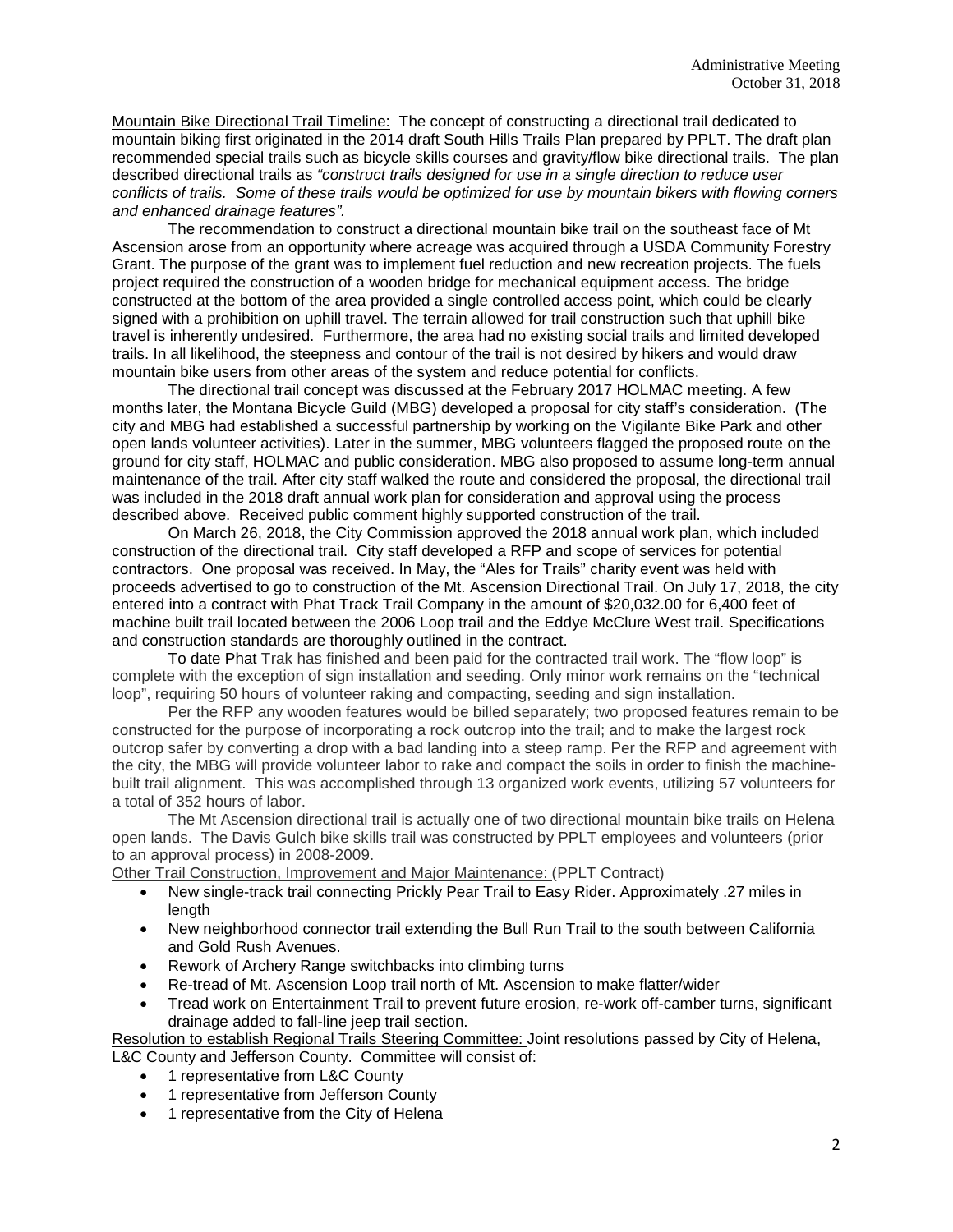- 1 representative from a land conservation or recreation advocacy organization
- 1 representative from the Bureau of Land Management
- 1 representative from the Helena-Lewis & Clark National Forest and
- 1-citizen at large

Develop a plan and framework for community input and vetting of trail projects: The city does have a plan and framework, as described above. City staff and HOLMAC will work with community stakeholders to review the process and make recommendations for improvements. The preferred process and framework may best be suited as part of an update to the open lands management plan.

Update Recreation component of the Open Lands Management Plan: City staff requests delaying the due date until February 1, 2019 to ensure adequate public participation and review can be accomplished in the development and approval of the RFP.

Commissioner O'Loughlin stated she does not want to get too bogged down on the directional trail; seeding and signage are the only two remaining items to complete. The signage has not been designed and staff will bring a draft proposal forward as soon as one is available.

Commissioner O'Loughlin referred to page three of Director Teegarden's memo and asked for clarification if staff is recommending that no change is needed for community input and vetting of trail projects. Director Teegarden stated she is not saying no change needs to be made; what she is saying is there is a process and framework, however, it could be reviewed and included in the update of the Open Lands Land Management Plan. Manager Taylor stated in the development of the RFP, one of the specific items is how to involve the public and stakeholders going forward.

Manager Taylor stated he would like commission direction on the moratorium and move forward on the development of the RFP for the Open Lands Management Plan update by February 1, 2019. He is not clear what we do in regard to the two additional features of the directional trail; which are not currently implemented and affected by the direction of the commission in regards to the moratorium.

Commissioner Haladay stated he has not disagreed that we have a process and a framework, but is it effective and truly facilitating the public process that was set forth in the letter. The directional trail was just a case in point. The way he envisioned the moratorium was until those specific items outlined in the letter are completed and staff has developed a framework and the RFP is designed; until those benchmarks are met, he will support the general concept of the moratorium. If we want to delay until February with the development of the RFP and if we want to delay articulable deliverables with regard to subsequent to completion of the update. If that is the decision of the commission, he would support leaving the moratorium in place. He wants to avoid the commission having to address individual issues as they arise. Commissioner Haladay asked if staff needs until February.

Manager Taylor stated staff has not stop working on the requested information; however, it is not currently in anyone's work plan or in the FY19 budget. The December  $1<sup>st</sup>$  deadline was ambitious with the current work load and with the retirement of Director Teegarden, he made the recommendation of February 2019. He asked the commission when they want this done and what work should staff put aside.

Commissioner Haladay asked if the commission has received an update on what the specific work is in regards to the moratorium. Manager Taylor stated the last time we addressed the directional trail, there was discussion finishing the seeding and the installation of signage. Staff has stopped work on the directional trail and is moving forward on the update of the Open Lands Management Plan and identifying the roles and responsibilities of HOLMAC.

Commissioner Noonan stated one thing he is unclear about in developing a framework and updating the Open Lands Management Plan, is HOLMAC's role going to be an aspect of the plan. The commission needs to better understand the connection between the city's trail systems and how they go off outside the city limits and the various groups that are working on it. The regional trails steering committee is basically a governmental committee. How are we looking at addressing the inclusion of this in the plan. Director Teegarden stated the intent of the Regional Trail Steering Committee, which is a group of land managers that have trail responsibilities, would be setting the big picture guidance to the Helena Area Trails Committee and other interested stakeholders and users. The Helena Area Trails Committee, which does represent the vast range of stakeholders would make recommendations to the land managers. Commissioner Noonan asked if the Helena Area Trails Committee translate into HOLMAC. Director Teegarden stated it would be a different committee and she and Ms. Hollow have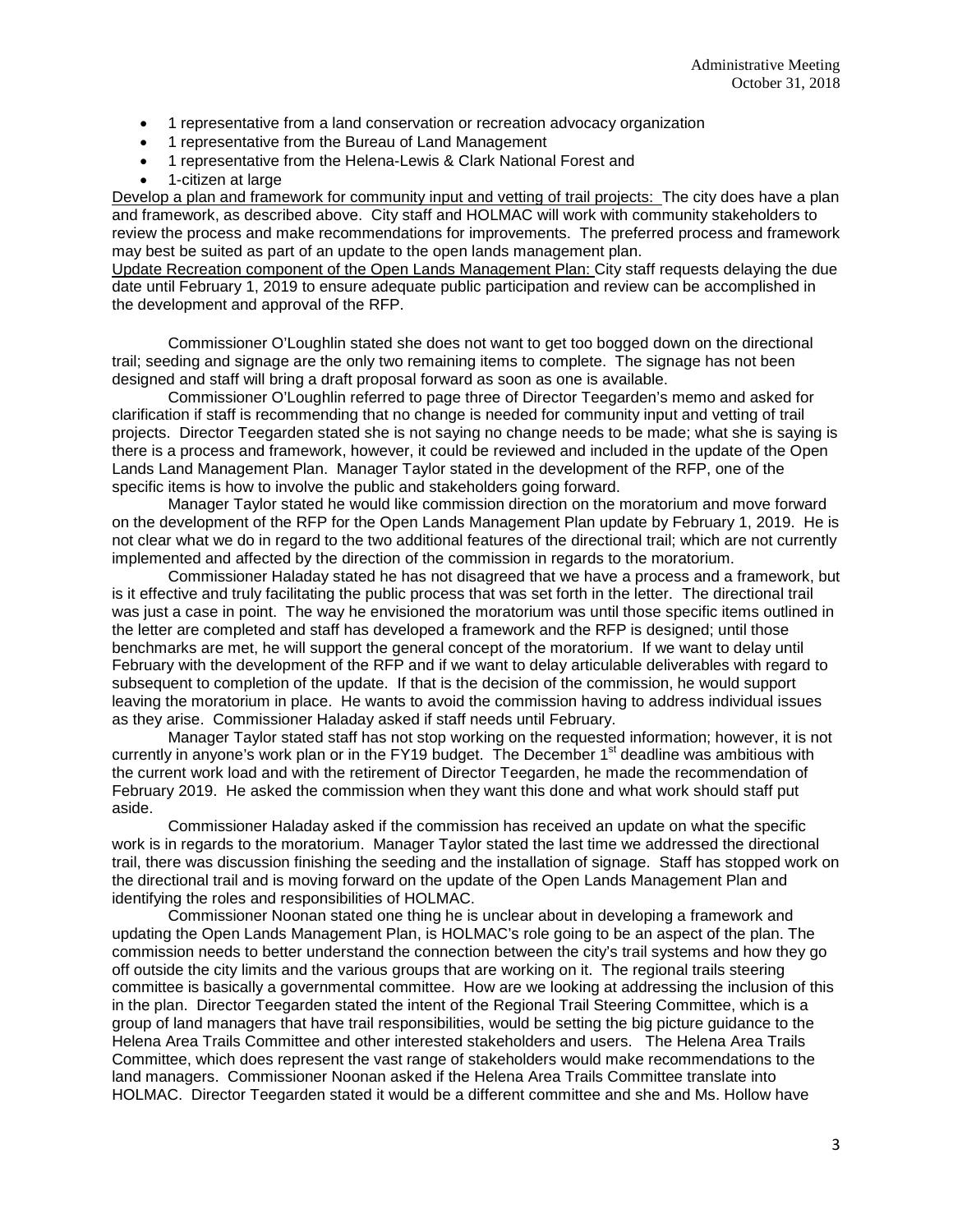discussed as this group comes together, they will define the geographical area. Helena Area Trails Committee has yet to be formulated.

Manager Taylor commented that this could be a way the Helena Area Trails Committee would be the venue for the development of the RFP and would continue to involve all interested stakeholders as we move forward.

Commissioner Haladay asked what the expected timeframe is for the plan to be completed once the RFP is issued. Director Teegarden stated the Scope of Services would dictate the timeline. Staff will be wrapping up the city's Comprehensive Parks Plan, which started in March and should be ready for commission acceptance in December or January. Commissioner Haladay asked if we are going to miss an entire development season if we go with February as opposed to trying to get something done. Director Teegarden stated the question for the commission would be, do we continue with the adopted annual work plan or hold off until the Open Lands Management Plan is updated. Staff will continue to do the annual operation maintenance work.

Commissioner Haladay stated he is looking at a full moratorium or a light moratorium if we are going to delay a full season. Director Teegarden commented looking into the future there are no plans for new trail construction in the south hills; there may be some decommissioning some of the social trails that have popped up. Staff and HOLMAC has discussed front country trails, maintaining what we have and doing a good job at that. Commissioner Haladay stated there will be other issues that come up for future discussions, when that happens how do we facilitate those discussions. Director Teegarden stated the update of the plan will help facilitate the discussions.

Manager Taylor stated with Director Teegarden retiring; naming an interim director; hiring the new city manager, and filling the commission seat vacancy, the capacity to deliver a product by December  $17<sup>th</sup>$ is not feasible. He asked what the commission is comfortable with until the plan is updated and the larger process is complete.

Commissioner Noonan recognized the generous work of Ales to Trails and asked if we have met our obligations to those funds. Director Teegarden stated those funds paid for the contractor for the directional trail. Commissioner Noonan stated he would be okay with the February 1<sup>st</sup> date and continue with the moratorium so all the various concerns and questions can be addressed.

Commissioner O'Loughlin asked if the signage is consistent with the current signage in the south hills. Director Teegarden noted staff can make the sign design for the directional trail consistent with the current signage by using the same brand.

Mayor Collins stated he supports moving forward with installing the signage for safety purposes.

Manager Taylor commented if it turns out there is better signage, the proposed signs could be replaced. The signs being recommended now are for safety reasons. If there is a complete moratorium, staff will stop all work.

Commissioner Haladay referred to the original letter where the concept of any ongoing projects or new items staff feel are immediate needs must be brought to the commission on a case-by-case basis. He noted the one lacking piece in staff's memo is there are two more trails that need something done with them. When the commission first discussed a moratorium, the question was asked if on-going projects should be finished. The follow-up question was what is entailed in finishing a project. Commissioner Haladay stated this is not a good use of time or good public policy where the commission has to evaluate each project. There needs to be a better process because of what has happened with process and framework on previous projects. The commission needs to have those discussions on what the specific details are; do we want to hold off and say they can wait. However, at this time he cannot answer those questions.

Mayor Collins recognized the safety of the community and he would support installing the signs, which could be replaced. Commissioner O'Loughlin stated the signs have not been reviewed and she would like to see an update prior to installation. The design of the signage is part of the frustration. She stated she is comfortable moving forward with signage but receiving an update on what that is and if there has been adequate feedback.

Commissioner O'Loughlin commented she is confused by HOLMAC's process and criteria they use when looking at signage. If staff thinks it is going to take until February 1 to get adequate feedback on the proposed RFP, she will support it. Commissioner O'Loughlin asked that the commission continue to receive updates on projects. Director Teegarden noted February 1 was a recommendation; if the commission wants the RFP issued sooner, staff will make it happen.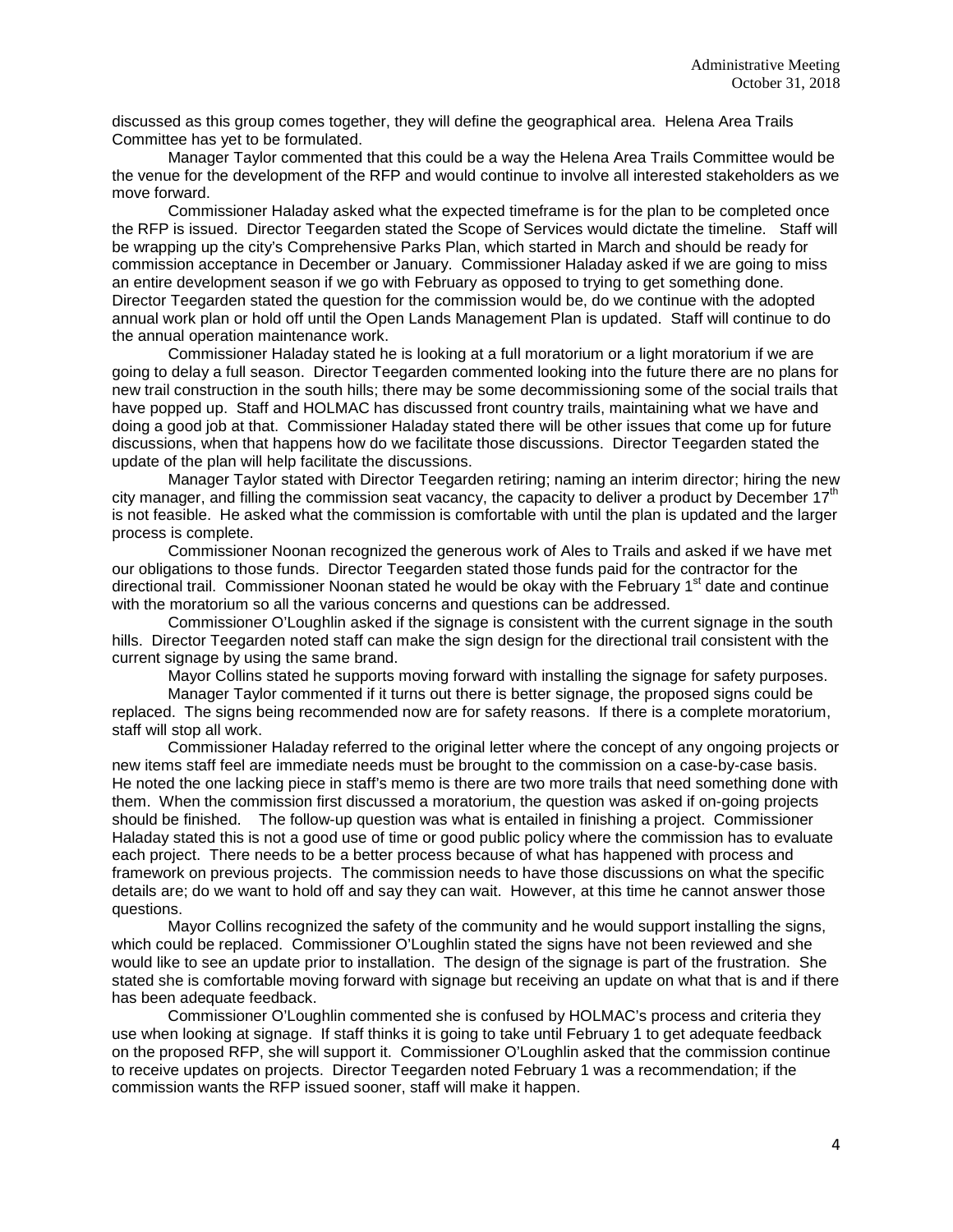Commissioner O'Loughlin stated she does not want to micro-manage individual trail projects; in advance of February 1<sup>st</sup>, we need to carve some time to discuss any further development in the south hills.

Manager Taylor stated staff is comfortable updating the commission at future administrative meetings; move the date for the RFP to February  $1<sup>st</sup>$ , if it can be done sooner it will be done; and bring back the annual work plan during the FY2020 budget building discussion. The other part is the Comprehensive Plan will be presented to the city and county commissions at the December joint work session.

Commissioner Noonan stated he supports moving forward with signage for safety reasons, the permanent answer will not be given until the process is completed.

Public Comment - Lois Olsen stated she is confused about the future of HOLMAC; it is an advisory board and one of the responsibilities is to make recommendations on the recreational component of open lands. Ms. Olsen noted it is the commission who appoints the members of HOLMAC who represent the stakeholders. She also addressed the need for signage; however, the funding is not always there for signage. Ms. Olsen stated a policy needs to be in place when considering land acquisition.

Eric Sivers responded the Ales to Trails component of the project and noted the monetary portion is completed; however, the project is uncompleted.

. Mary Hollow addressed the roles of HOLMAC and Helena Area Trails Committee and noted it could be a collaborative effort. A regional park district has also been discussed; this would bring other stakeholders to the table. For the purpose of land acquisition it begins at the local government level; either the city or county commissions. The land PPLT is looking at right now is in the county. PPLT assembles the funding for the acquisition of the open lands. Ms. Hollow noted the following items need further discussion: maintenance of the trails; the social trails; and the annual plan regarding funding for maintenance. Generally, the process can be improved for the development of trails, it will result in a better outcome.

DD Dowden addressed the maintenance of the trial system and noted the commission did enact a moratorium on new trails in 2004 until the plan was updated.

Tony Jewitt thanked Commissioners Haladay, Noonan and O'Loughlin for demonstrating great leadership on behalf of the commission. A moratorium is a time out to review processes and frameworks. There is a simmering amount of emotion regarding our open spaces. Mr. Jewitt stated he supports the moratorium. The process has been discussed by staff; however, as a trail user for many years, he feels new to the discussion on how projects are forwarded to the commission and how they are vetted in the community. Mr. Jewitt urged the commission to focus on how to reach out to all interested parties and stakeholders.

Manager Taylor stated still continue working on the RFP for the Open Lands Management Plan update; will bring it forward by February 1 or sooner; will bring back specific trails for further discussion, bring back the signage design and will over communicate to the public and stakeholders until we are all on the same page.

Commissioner O'Loughlin stated the letter articulated if there is a need on a specific trail it be brought forward to the commission on a case-by-case basis. She is not comfortable with further construction of the directional trail. Commissioner O'Loughlin stated she tried to find information on HOLMAC's process, specifically referencing the directional trail in the January 2017 minutes. Again, she would like additional information on what staff is recommending for the directional trail. Director Teegarden clarified staff is not asking to do additional work, her memo outlined what has been done.

Manager Taylor noted staff will continue to communicate with all stakeholders and improve the process to get the information out to the public.

**Montana History Center proposal –** Mayor Collins introduced EJ Redding, Fran Waddell, Ralph Cooney and Al Garber. Mr. Redding then gave a presentation on the proposal to build the Montana History Center.

Mayor Collins asked when the commission will get a sense of what they are asking from the city. Mr. Redding noted the property cost is 6.4 million and they are asking for any financial support the city could give and/or a letter of support. This group is open to all kinds of ideas and wanted to make the city aware of the project.

Manager Taylor stated he met with individual committee members and there has been no specific ask. Commissioner O'Loughlin asked Mr. Redding if he knows if anyone is moving forward with a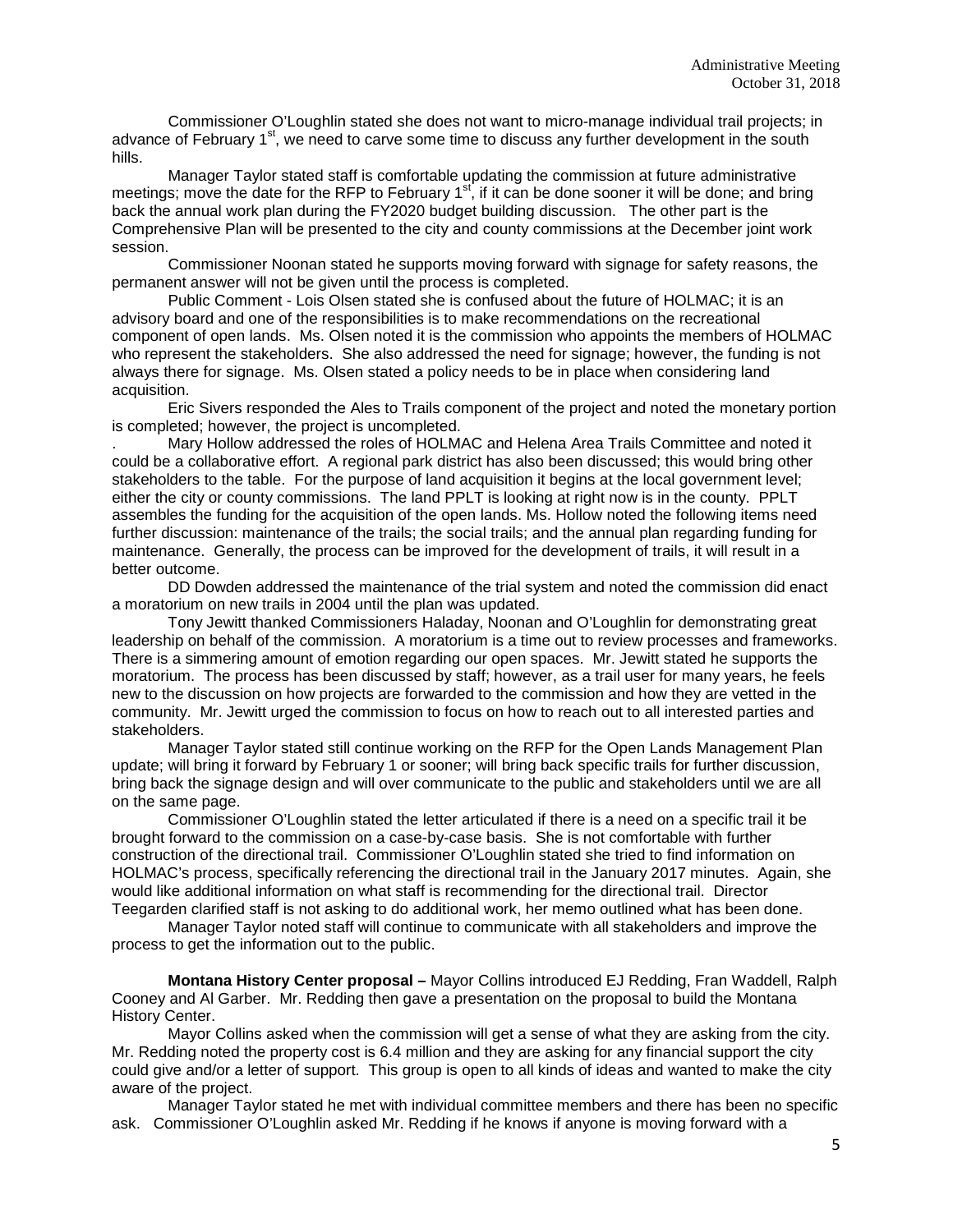bonding bill in the 2019 legislature. Mr. Redding stated at this time, he is not aware of any specific bill for funding. His group is moving forward with private funding, if possible.

Commissioner Noonan stated he is in favor of the proposal, how we can help is a question. If there are practical ways, he is in support. EJ Redding asked for suggestions on how to move this project forward. Mr. Redding added the urgency created by this is the land is available and there is a limited amount of time to make an offer.

Commissioner Haladay commented the property is the parcel east of Sanders Street and the asking price is 6.4 million; however, the property sold in the last three years for around 3 million.

Mayor Collins thanked Mr. Redding for the presentation; he offered to write a letter of support; however, funding is not available.

Manager Taylor noted this is a complex subject that has been going on for many years. Does the commission want to support the proposal from the Montana Historical Society or the proposal presented today. He noted the owners of the capital hill mall are interested in creating a TIF District and the Infrastructure Coalition is proposing a separate funding bill for the Montana Historical Society. Manager Taylor stated when there are two proposals, it is easier not fund either proposal. He stated it is premature to pass a resolution or write a letter of support before we know what the final proposal will be.

EJ Redding thanked the commission for the opportunity to present the proposal and noted his group has a meeting with the Director of the Montana Historical Society, Governor Bullock and Lieutenant Governor Cooney in November. The goal is to see a first class Montana Historical Society.

Manager Taylor asked Mayor Collins to discuss the following three items at this time: Update on the Fuller Avenue Building purchase; the Law and Justice Center buy-sell agreement and the Director Residency.

**Update on Fuller Avenue Building Purchase** – Attorney Jodoin reported the City of Helena and Lewis and Clark County entered into an Agreement to Lease, Sell and Purchase Real Property ("Agreement") in May 2018. That agreement was approved by the City Commission on June 18, 2018 and was for the lease and ultimate purchase of the 406 Fuller Avenue building and associated parking lot for \$1,290,000. The Agreement also called for an amended plat to be prepared so that the property with the 406 Fuller building and parking lot could be legally divided from the 404 Fuller Avenue building and property. Subsequently it was determined that legally dividing the properties would require extensive interior work to the 404 and 406 Fuller Avenue buildings to construct the necessary rated fire separation. Staff recommends that such work is not cost effective and that purchase of both structures and associated surface parking lots is a better approach. The city and county have been leasing the 406 Fuller Avenue building and associated parking lot and rent payments will go to the purchase price of the property.

The attached draft modification to the Agreement ("Modified Agreement") would commit the City of Helena and Lewis and Clark County to purchasing 404 Fuller in addition to 406 Fuller Avenue for \$1,950,000. This includes the surface parking lot properties at the northeastern corner of Lawrence Street and Park Avenue. The City Manager has the authority to enter into the buy-sell upon successful conclusion of negotiations. However, the obligation to close on the property is contingent upon Helena City Commission approval.

An appraisal of all the property was conducted on December 13, 2017. Section 1-4-15, Helena City Code, requires two independent appraisals be conducted if the purchase price is over \$500,000. Since the purchase price is \$1,950,000, two appraisals are required unless the Commission finds a second appraisal will prevent the purchase from occurring or is not in the best interest of the City. Staff recommends the commission waive the requirement to obtain a second appraisal because a second appraisal is not in the best interests of the City.

Moving forward, staff will bring the Modified Agreement and the waiver of the second appraisal for commission consideration on the December 3, 2018 regular commission meeting with the goal of closing on the property on or before December 28, 2018. For the present purposes the intent of this memo is to simply explain the proposal to ascertain and obtain commission consensus to proceed in this manner.

Included in the packet were copies of the Agreement to Lease, Sell and Purchase; Draft Modification to the Agreement to Lease, Sell and Purchase; Aerial Map; Legal Description and 2017 Appraisal.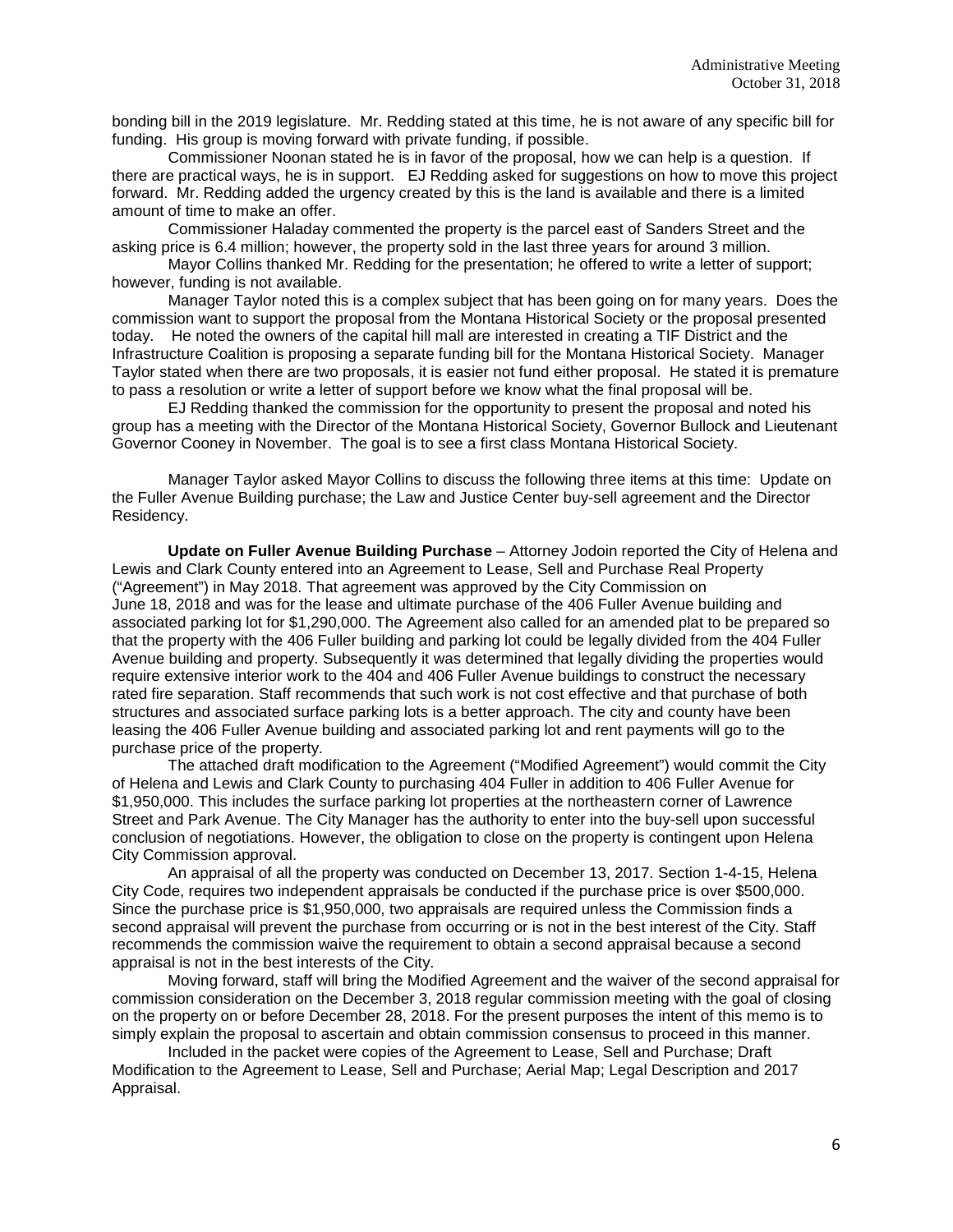### **City Attorney**

**Law and Justice Center Buy-Sell Agreement –** Attorney Jodoin referred the commission to the information included in the packet. Staff will bring this forward at the December  $3<sup>rd</sup>$  city commission meeting. He gave the background of acquiring the 406 Building and now the 404 Building. Due to the circumstances and requirements of splitting the two buildings, the recommendation is to move forward with the purchase of the 404 Building and to waive the requirement of a  $2^{nd}$  appraisal. The County did an appraisal in 2017 for 1.9 million. The county commission's goal is to close on the purchase before December 28, 2018.

Commissioner O'Loughlin asked if the lease payments on the 406 Building will go toward the purchase price. Attorney Jodoin stated they will if we close by the end of the year. Manager Taylor noted staff has the information on the cold storage; the lease payment language will be included in the interlocal agreement.

Commissioner Haladay asked where the county is with purchasing the 404 Building. Manager Taylor stated all three county commissioners' support purchasing the 404 Building. Manager Taylor recommended acquiring the entire building; move into the 406 Building in December and purchase the 404 Building. Chief McGee noted by the city and county owning both buildings, they will have control over who the tenants are due to law enforcement input.

The purchase price of the 404 Building is \$660,000 which will be split between city and county. Commissioner O'Loughlin asked if the city will use cash or issue bonds. She asked if the staff has thought through what the 404 Building will be used for. Originally the building was offered to be given to the city and there were no plans for it; now we are purchasing it for \$1.9 million. Administrative Services Director Jorgenson recommended paying cash out of the 440 Funds; there are adequate reserves. At this time, the county is paying their portion from cash. A loan process would take time and be more complex. If another need arises, the commission can choose to issue bonds.

Director Jorgenson stated there is already interest from county departments to move into the 404 Building. The original recommendation was to leave it vacant at this time until an offer is received to rent and remodel the building. Commissioner Noonan stated there is interest in renting the 404 Building.

Commissioner Haladay commented if the city and county split the purchase price 50/ 50 how does the city get reimbursed if the county occupies more than 50% of the space. Community Facilities Superintendent Sampson stated the building will be managed the same as the City-County Building and each entity will pay per square footage on usage. The county will occupy more square footage and therefore pay more in rent. Commissioner Haladay stated the moment we move in, the county will have more space and the city will supplement a county purchase due to them using more square footage.

Manager Taylor stated the proposal is to move the Municipal Court in 2020. Commissioner O'Loughlin stated part of the agreement should say if the city is paying 50 percent, we use 50% of the space or the county would rent from the city.

Superintendent Sampson noted 50/50 ownership gives equal say at the board level; the costs are covered by the rent payments, which the county will be paying more. Commissioner O'Loughlin stated she did not have any concerns when it was recommended 50/50 usage; however, there seems to be more demand on the county side. Superintendent Sampson noted Municipal Court would be the first office to go into the building. The county has the pre-trial services that will be moved to the 404 Building; however, he doesn't have the percentages for the city and county.

Mayor Collins clarified if the agreement is to purchase the building 50/50 and the county is using more space, they should be paying the city rent.

Commissioner Haladay stated the city is dropping a significant portion of cash to assist the county in purchasing the building and what the city gets out of it is joint ownership; but not equal usage. This is money the city does not get back.

Mayor Collins suggested this be brought up at the November 1 joint work session. Manager Taylor explained the city and county went through the division process and acquiring both the 406 and 404 buildings; which will be a single building and until further proposals come forward. At the current time, there are no specific plans for tenants at the 404 Building. There is a proposal to rent the adjacent parking lot.

Commissioner Noonan recognized the board will have 50/50 representation. At the time occupancy is discussed, direction can be given.

Further discussion was held on the processes that has led up to the recommendations from staff. Commissioner Haladay expressed frustration from the commission that this was originally a free building and both the city and county passed on it. The city will be subsidizing the county.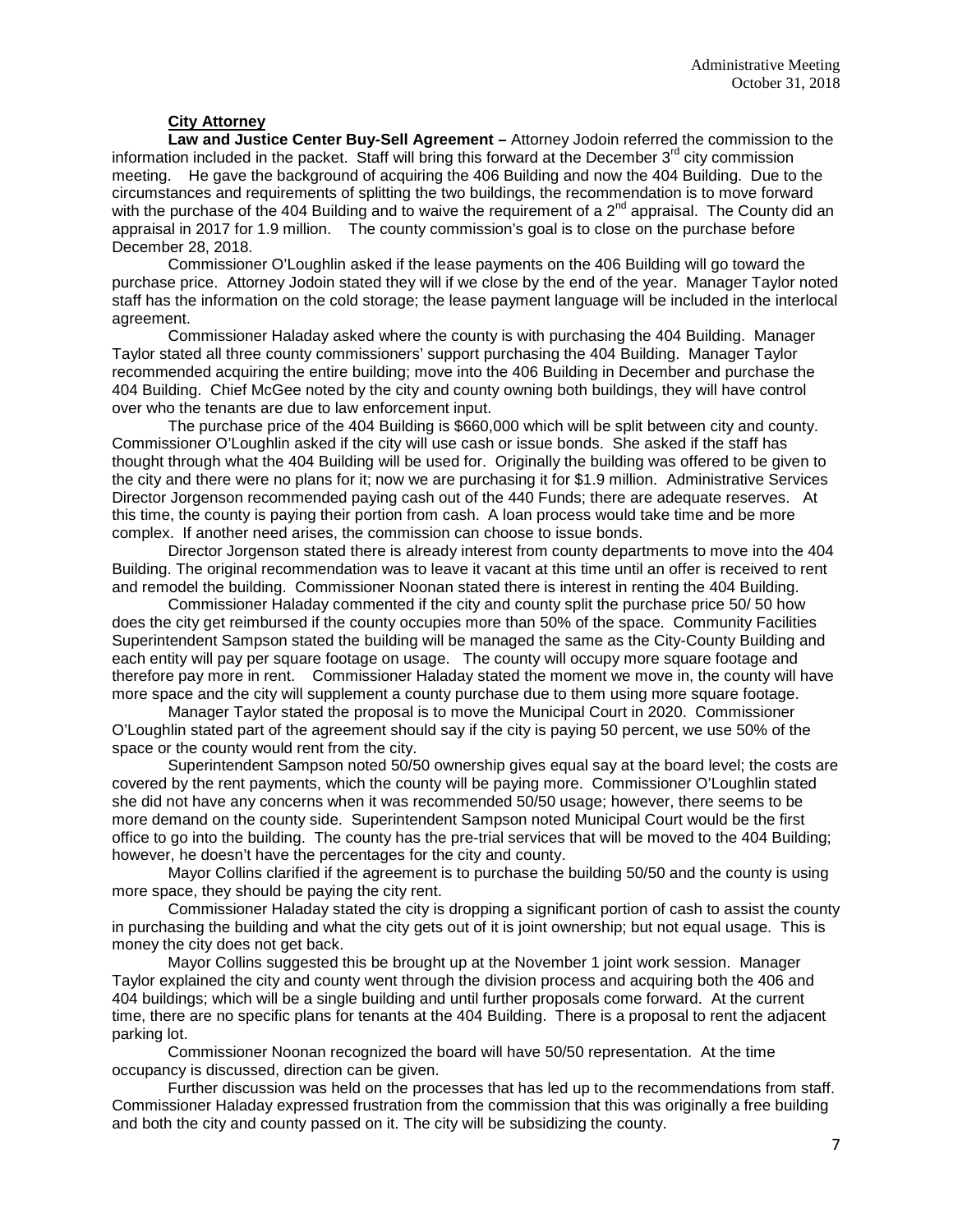Commissioner O'Loughlin stated Commissioner Noonan is correct, there are other decisions in the future. Staff needs to be aware of the commission's frustration. Attorney Jodoin commented if this is going to be raised as an issue, staff needs to know as it is the substance of the interlocal agreement. Commissioner O'Loughlin stated there should be the expectation of equal purchase and equal usage. Again, this can be discuss at the joint work session.

Chief McGee noted the parking lots need to be split 50/50. Manager Taylor stated there is general agreement the parking division will manage the two parking lots. The revenues will go toward the building costs.

**Director Residency –** Deputy Attorney O'Connor reported as a local government operating under a self-government charter, the City of Helena may exercise any power not prohibited by the Montana Constitution, state law, or the charter itself. As such, there is no legal prohibition to the city's enactment of an ordinance or resolution setting out residency requirements for its employees, and courts around the country have generally upheld such requirements.

At present, police officers are required to "reside continuously . . . in the county where the appointment is made for a period of at least 6 months prior to the date of appointment" but there is no requirement that they live within the city limits of the city in which they serve. *See* Mont. Code Ann. § 7- 32-301. Members of the City Commission and the Mayor are required to live within the city limits in order to be eligible to serve on the City Commission and must resign their position if they ever stop being city residents. The members of the city's various advisory boards, commissions, and special committees are likewise required to be "adult citizens of the city" unless the City Commission provides otherwise in the establishing resolution of the relevant board, commission, or special committee. *See* HCC § 2-6-1. However, no such requirements exist for any other city employees. Traditionally, the City Manager r been required to live within the city limits but that requirement has been a contractual one.

Residency requirements in the other major cities in Montana are as follows:

- Missoula
	- Requires continuous residency of "public safety employees." *See* Missoula City Code 2.80.030.
	- Requires "department heads and supervisory managers" to "reside continuously within the city limits." *See* Missoula City Code 2.82.010.
	- Failure to comply with the residency requirements "shall result in automatic termination as department head or supervisory manager." *See* Missoula City Code 2.82.050.
	- The only exception to this ordinance is for employees who were employed by the City of Missoula at the time of the passage of the ordinance. *See* Missoula City Code 2.82.040.

### • Bozeman

- Only requires its City Manager to reside within city limits by operation of its charter. *See* Bozeman City Charter § 3.01.
- The commission may waive this requirement at its discretion. *Id.*
- As an incentive, the city does offer 12% of salary either as a housing stipend or contribution to deferred compensation for director-level positions.
- Billings
	- No residency requirements other than for the members of the city council.
- Great Falls
- No residency requirements other than for the members of the city commission and the mayor. • Butte-Silver Bow
- - Requires all employees to be "bona fide residents within the boundaries of Butte-Silver Bow during the period of their employment." *See* Butte-Silver Bow Code 2.08.010.
	- Does allow exception to the requirement for an employee "recommended by his supervisor as having particular or special qualifications for employment; and whose employment has been approved by the council of commissioners." *See* Butte-Silver Bow Code 2.08.015.
- Kalispell
	- Requires the City Manager to reside in the city. *See* Kalispell City Code 2-36.
	- All employees are required to be residents of Flathead County. *See* Kalispell City Code 20A-1.
	- Hiring preference for applicants who reside within the City of Kalispell. *Id.*
	- Emergency response personnel are required to live "within three (3) air miles from the City of Kalispell, or a farther distance, only if able to respond to the City of Kalispell within fifteen (15) minutes from his or her residence." *Id.*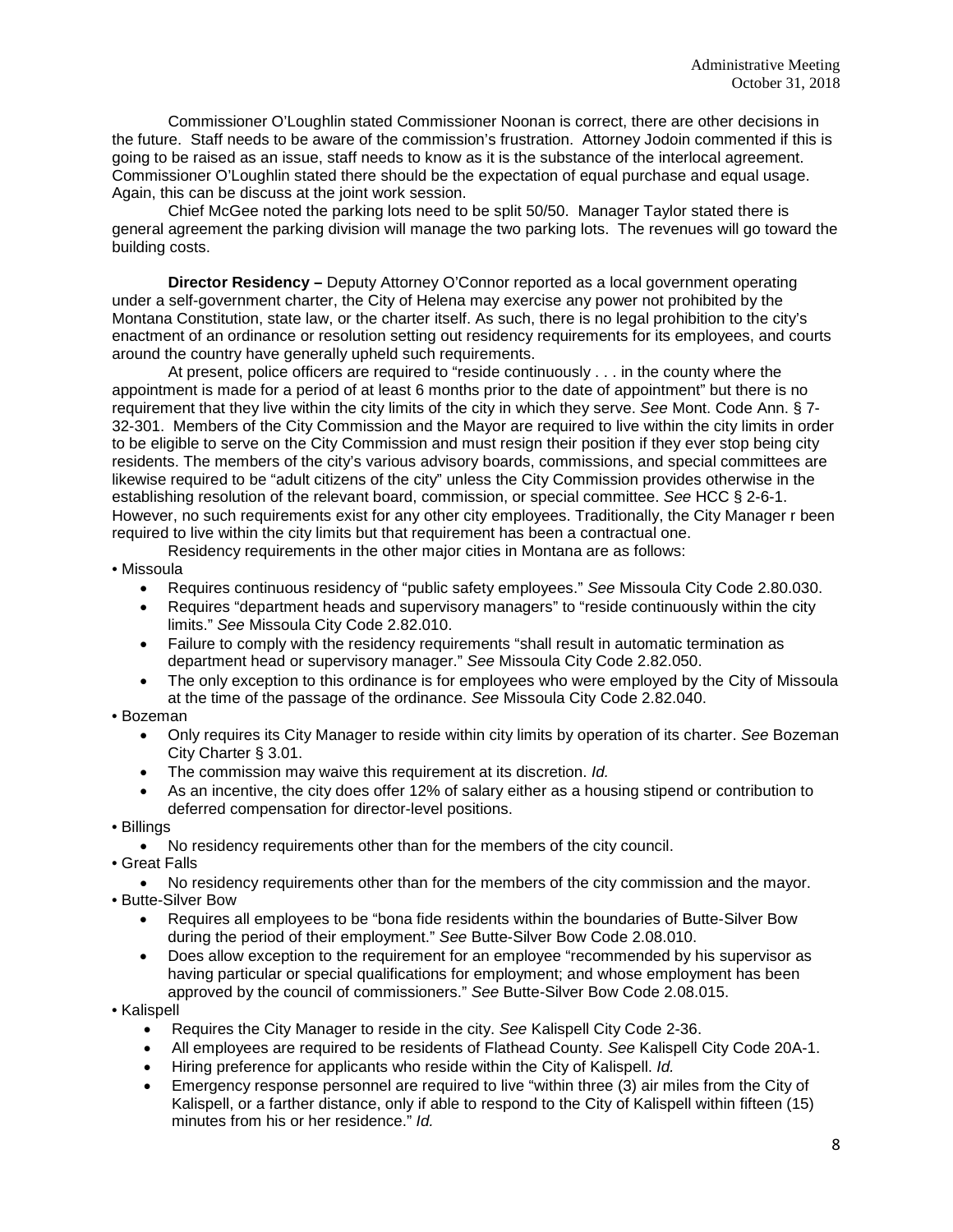The City Commission would like to create a requirement that director-level employees be required to maintain continuous residence within the city limits while employed in the director-level position. Staff recommends that any such requirement be implemented as a resolution as opposed to an ordinance as it will allow for more flexibility in implementation of the policy. Staff also recommends that the Commission consider in what circumstances they may consider exceptions to the residency requirement and by what process should any such exception be granted. The draft resolution proposes exceptions for highlyqualified applicants and in cases of internal promotions. The draft resolution also proposes that successful candidates be allotted some amount of time to move into the city after being selected for the position.

The argument for making residency a requirement of director-level positions is that it makes directors more in tune with the needs and wants of the community they serve. It also helps with the perception of fairness as the directors are subject to all of the same regulations, charges, and fees as the people whom they serve. Finally, it assures that the highest paid city employees contribute to the economic development of the city by spending their wages primarily within the city limits.

Requiring that director-level employees be residents of the city of Helena may limit the applicant pool for these positions and potentially screen out highly-qualified candidates. The City Commission may have to consider increasing pay or providing some sort of incentive to incentivize desirable candidates to change their domicile and relocate into the city. The draft resolution was included in the packet.

Deputy City Attorney O'Connor noted the commission may consider a set period of time for someone to move into city and a waiver process and how that would be implemented. The recommendation is for the waiver to go through the City Manager; Missoula requires commission action; and what kind of situation would a waiver be considered, specifically qualifications, internal promotions.

Deputy City Attorney O'Connor stated these ordinances/resolutions are not normally subject to litigation. A question the commission may consider is if this will affect the applicant pool for director level positions.

Commissioner Haladay asked what the city defines as a director level employee. Attorney O'Connor stated a director reports to the city manager. Commissioner Haladay confirmed the Municipal Court Judge would not be impacted by this as the judge is required to live with Lewis & Clark County. Attorney O'Connor concurred. Manager Taylor noted there are a couple of director reports right now; however, those positions may be reorganized by the new city manager.

Commissioner Haladay stated he would support a set period of time for the successful applicant to move into the city; a waiver does make sense if the person is a current city employee. He spoke on a waiver for a highly qualified applicant and questioned if we would decrease the applicant pool in some way. Why would we want to waive the requirement to live in the city for external applicants; even if they are highly qualified.

Commissioner O'Loughlin asked if there is a way to articulate the language if an applicant currently lives in the county, the requirement may be waived. She would be okay leaving the language for both current city employees and highly qualified language in the resolution. She would like to give the city manager flexibility to consider the applicant. Is there a way to tweak the language for those currently living in the county the residency requirement could be waived.

Mayor Collins stated he would not exempt applicants because they are highly qualified and would support a waiver for current city employees living in the county. Commissioner Noonan asked Mayor Collins what level of employees he was thinking about when he brought this up. Mayor Collins stated it would be the department directors; those who report directly to the City Manager.

Commissioner Haladay asked if there is a residency requirement applied to employees not at the director's level. Deputy City Attorney O'Connor noted there are requirements, not specific residency requirements, for public health and safety employees; which include Fire, Police and public utility employees. Deputy Attorney O'Connor spoke on the different residency requirements for other cities. Attorney Jodoin noted if the commission chooses to impose the residency requirement to other employees below the director level, that all employees within a classified level be treated the same.

Commissioner O'Loughlin stated she would support giving a 12-month period for directors to move into the city. Commissioner Haladay referred to Section 7 and asked was there a specific determination not to require the Municipal Judge to live inside the city. Deputy Attorney O'Connor stated the Municipal Judge is required to live within Lewis & Clark County.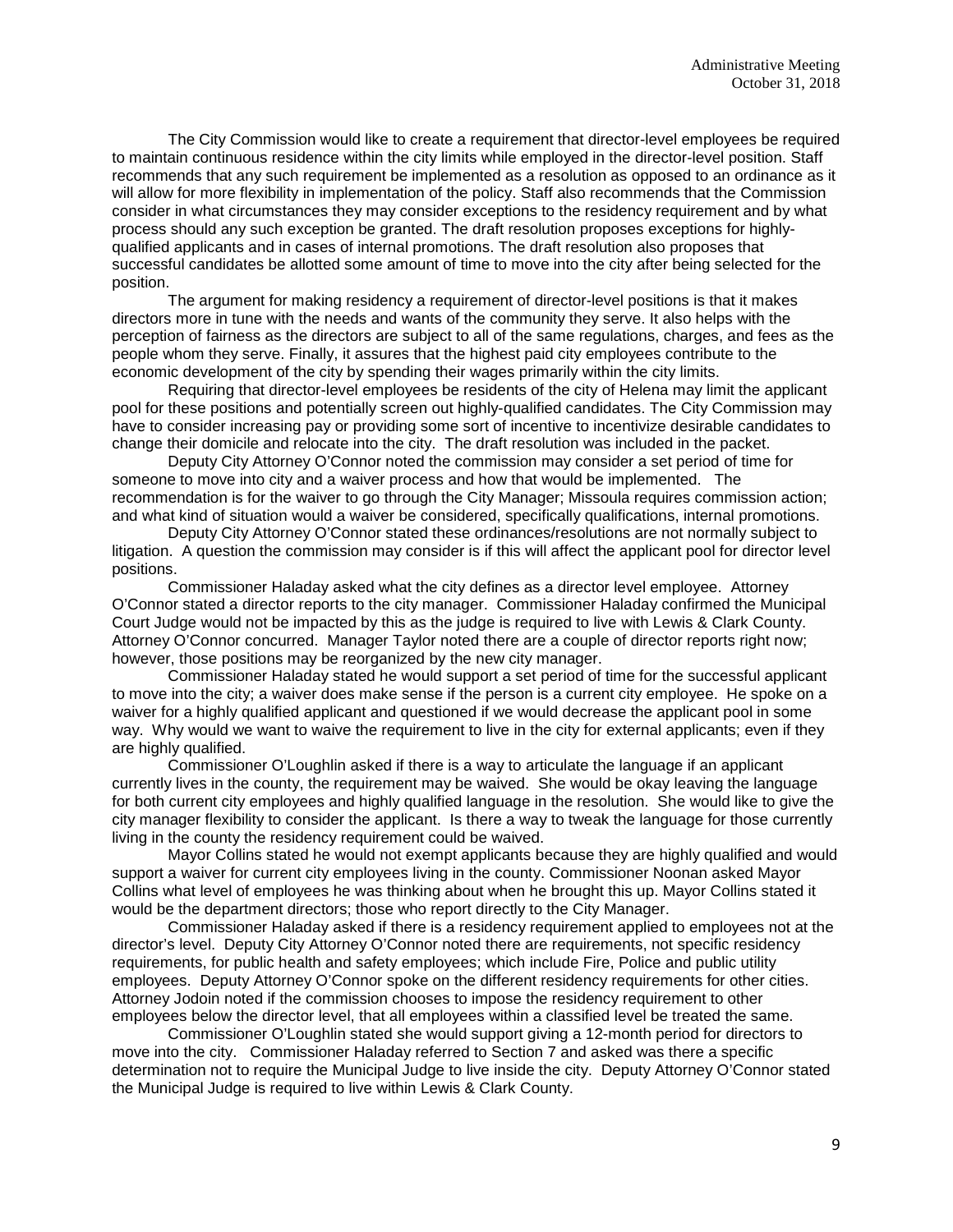There was commission concurrence to move this forward with the changes outlined tonight. Define director level employee; keep the exemption for current employees, keep the highly qualified applicant exemption if they currently reside in the county; and one-year for relocation.

# **Parking**

**Capital Parking Request –** Parking Supervisor Dave Hewitt introduced General Services Division Director Steve Biamonte and then reported last summer the Montana General Services Division reconstructed the south parking area at the Capitol building adjacent to Lockey Avenue. The work included making two new drive approaches where there were none before, and in doing so the state created a standard boulevard area with a sidewalk, boulevard, and curb and gutter. As a result with the redesign it created 9 "one-hour parking" spaces along Lockey Avenue and 3 "15-minute passenger loading and unloading zone" spaces located between the new entrances

Currently, the enforcement of the Capital Complex's on-street parking is patrolled by the Helena Parking Commission and the Capital's security company and would not change with proposed restrictions.

Director Biamonte explained the need for the hourly parking spaces. With the update of the ADA parking, it created additional on-street parking. He is open for discussion on the timing on the spaces.

Commissioner O'Loughlin referred to the oval area and noted it is now for ADA parking and reserved parking on the west side and there is one 15-minute space. Commissioner O'Loughlin asked if there is any flexibility to reduce the reserved spaces. Mr. Biamonte stated not at this time.

Commissioner O'Loughlin commented the parking on Lockey is already challenging for state employees and what the impact will be when taking nine additional spots. Mr. Biamonte noted he is open for discussion on how long the nine spaces should be; is one-hour too short.

The Master Plan for the Capital Complex is to change Lockey and Roberts to one way streets with angle parking which would create more spaces. This proposal was shot down, however, it will be brought back for further discussion. The current proposal will have an impact on state employees.

Commissioner Noonan stated he supports the proposal as presented. Commissioner Haladay inquired on the enforcement in the area. Parking Director Hewitt noted the parking enforcement officers randomly patrol the area throughout the week and do try to do more during the legislative session.

Mr. Biamonte stated the capital security also writes tickets. Commissioner O'Loughlin asked who would enforce the one-hour and 15-minute spaces. Mr. Biamonte stated both the capital security and the parking enforcement officers would help enforce the time limits. All revenue would go to the city.

Engineer Leland noted the city was not the one who shot down the proposal for the two one-way streets. The state has not submitted a formal proposal for the traffic within the complex.

Mayor Collins asked what the necessity is for the 15-minute spots. Mr. Biamonte stated there are other 15-spots in the area; this allows people to run into an office to drop or pick-up something.

Commissioner O'Loughlin stated she has concerns that one-hour is not long enough. She would be comfortable considering three or four of the spots for the one-hour.

Public Works Director Camp reported the city of Helena Transit will provide shuttle service to the legislative session.

Mr. Biamonte again stated he is open to discuss the time limit for the on-street spaces. He then asked for clarification on the snow removal policy.

Commissioner Noonan stated he still supports having the one-hour parking; we may be denying immediate access for some people. Commissioner Haladay stated this it is up to the state to make the decision. Additional discussion was held on the number of spots and the time limit.

There was commission consensus to have three one-hour parking spaces and recognized the need for short term parking and to revisit the additional spots next summer.

Code Enforcement Officer Dige stated it will take formal commission action when removing and restricting public parking.

Engineer Leland addressed the snow removal policy and noted there will be restricted parking in the Capitol Complex, Benton Avenue and St. Peter's from 8:00 p.m. to 5:00 a.m.

## **4. City Manager's Report –**

**A. Equity Project -** Manager Taylor reported Ron Waterman will attend the November 5<sup>th</sup> city commission meeting to present the project to the commission. He will ask the commission to be a partner to make this happen. Manager Taylor wanted to have the discussion on how we assure we follow